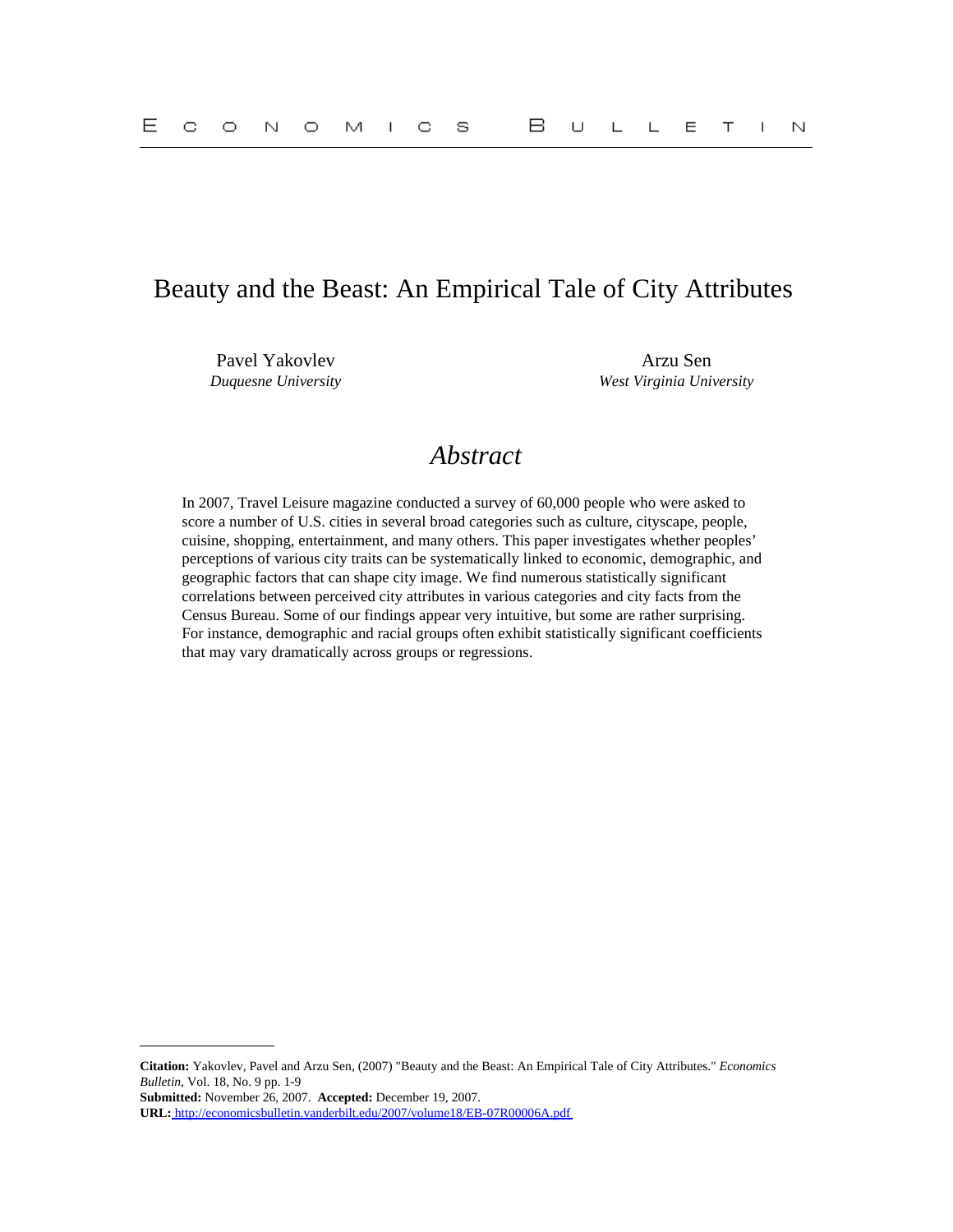#### **1. Introduction**

In the 2007 "America's Favorite Cities" survey conducted by Travel & Leisure magazine, 60,000 people were asked to score a number of U.S. cities in several broad categories such as culture, cityscape, people, cuisine, shopping, entertainment, and many other subcategories. According to the survey, Miami received the highest score (4.53) for people's physical attractiveness and Philadelphia received the lowest (3.75). Respondents gave Seattle the highest score (4.6) for people's intelligence and Los Angeles the lowest (3.43). Portland received the highest score (4.59) for cleanliness and New Orleans the lowest (2.96). New Orleans also received the lowest score for safety (2.91), while Santa Fe received the highest (4.34). Portland received the highest score (4.57) for public transportation and Los Angeles received the lowest (2.46).

The question bagging to be asked is what factors might explain these variations in perceived city attributes? Tiebout's (1956) migratory sorting and Ricardo's (1817) comparative advantage theories can provide some intuition as to why cities and people who live in them may take on certain traits. These theories suggest that people with different traits would move to cities that best match their preferences and cities would develop comparative advantage in different industries, goods, services, and amenities, but additional empirical research on this topic is warranted, especially when it concerns city and population traits that are difficult to quantify. This paper investigates whether peoples' perceptions of various city traits can be systematically linked to economic, demographic, and geographic factors that can shape city image.<sup>1</sup> We analyze a large number of pair-wise relationships between various city traits and numerous explanatory variables and present results only for some of the most interesting categories. Even though our empirical method is restricted to a pair-wise correlation (regression) analysis due to a small number of observations (25 cities), we find numerous statistically significant and intuitive correlations. If some of these correlations appear obvious or even stereotypical, it is important to note that they do not necessarily indicate causality and may simply proxy for omitted variables. For instance, racial groups may come up as having statistically significant relationships with various city attributes without necessarily implying that they cause them. Additionally, the displayed pair-wise correlations are average statistical approximations and may deviate significantly from individual experiences.

#### **2. Attractiveness, Friendliness, Intelligence, Diversity, and Singles**

The first set of correlations for city scores on physical attractiveness, friendliness, intelligence, diversity, singles scene and numerous regressors is shown in Table 1. The correlation analysis reveals that the perceptions of physical attractiveness are significantly (at 5% level) and positively related to the consumer price index (CPI), male population, Caucasian, Asian and Hispanic populations, renters, educational attainment (i.e. percent with bachelor degrees), foreign born, married individuals, income, median home price, and average temperature. The factors that are negatively and significantly related to perceived physical attractiveness are African American population, home owners, vacant homes, family size, unemployment rate, city

1

<sup>&</sup>lt;sup>1</sup> City ratings or scores for various categories are obtained from **Travel and Leisure** magazine, while city economic, demographic, geographic and other characteristics are obtained from the 2006 American Community Survey, U.S. Census Bureau.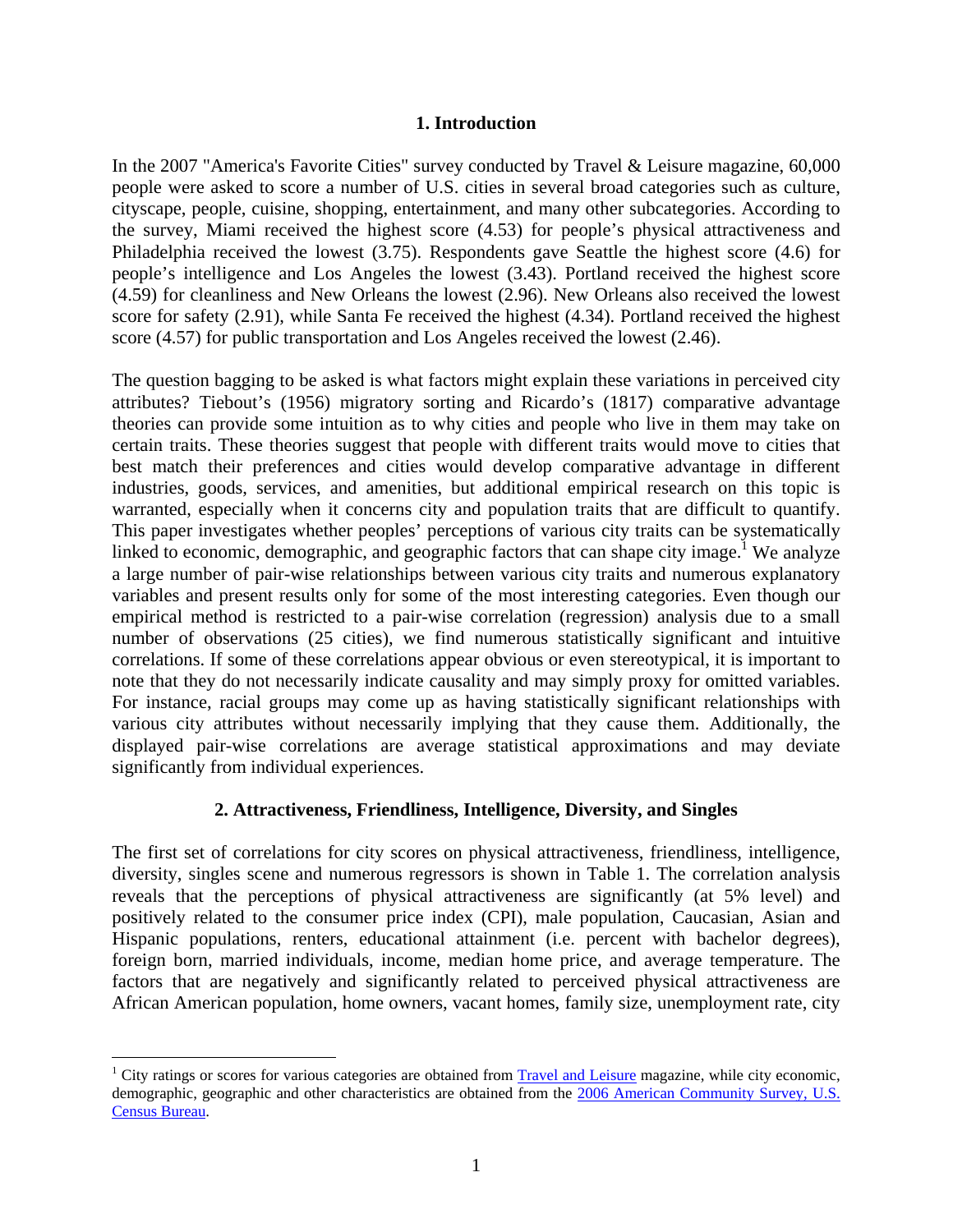age, and driving etiquette.<sup>2</sup> City score for singles is highly correlated with clubbing score leading to almost identical correlation coefficients of these two traits with regressors. Therefore, Table 1 presents only the regression coefficients for singles score, which is negatively related to Caucasians, home owners, educational attainment, city age, and driving etiquette, but positively related to African Americans, foreign born, family size, commute time, poverty, median housing value, population density, and average temperature. Table 1 also shows that diversity score is negatively related to Caucasian and male populations, but it is positively related to Asian and African American populations, foreign born, population density, and city age. Perceived friendliness is negatively and significantly related to CPI, share of African Americans and Hispanics, foreign born, family size, commute time, share of renters, poverty, population density, and housing values. However, friendliness appears to be positively and significantly related to Caucasian population, home owners, educational attainment, married individuals, and driving etiquette. The perceived intelligence is positively and significantly related to CPI, educational attainment, income, median home value, population density, city age, and driving etiquette, but it is negatively and significantly related to Hispanic population, vacant homes, married individuals, foreign born, family size, unemployment rate, and average temperature.

### **3. History, Architecture, Culture, Public Parks and Transportation**

The pair-wise correlations shown in Table 2 indicate that history, architecture, culture, public parks and transportation scores share many common statistically significant correlates. For instance, all five of these city traits are positively correlated with CPI, educational attainment, per capita income, population density, and city age, but are negatively correlated with Hispanic population, foreign born, married males, and average temperature. City scores for both public parks and public transportation quality are positively and significantly related to Asian population, median home price, and median income. As might be expected, public parks' quality is negatively and significantly correlated with vacant homes. However, only perceived public transportation quality has a significant positive correlation with commute time and median age, but has a negative significant correlation with Caucasian population and poverty rate. The pairwise correlations for public parks and transportation might be especially interesting to urban economists as these results may reinforce or contradict some of the previous findings in the urban economics literature.

#### **4. Live Music, Theaters, Museums, Cuisine, and Shopping**

Table 3 shows that city scores for live music, theaters, museums, cuisine, and shopping are also significantly correlated with many regressors. Theater and museum scores have very similar correlation coefficients. For instance, older and more expensive cities with higher levels of income, renters, and education tend to have higher theater and museum scores. Interestingly, the percentage of African Americans, but not Caucasians, is positively and significantly related to city theater and museum scores. The pair-wise correlations in Table 3 also show that overall food or cuisine quality is negatively and significantly related to housing and transportation components of the CPI index, but not significantly related to the grocery component of the CPI. Perceived food quality is also negatively and significantly related to Caucasian and Hispanic

<sup>&</sup>lt;sup>2</sup> City driving etiquette scores come from the survey on driving etiquette or road rage conducted by Prince Market Research in 2007. The determinants of driving etiquette were recently examined by Yakovlev and Sen (2007).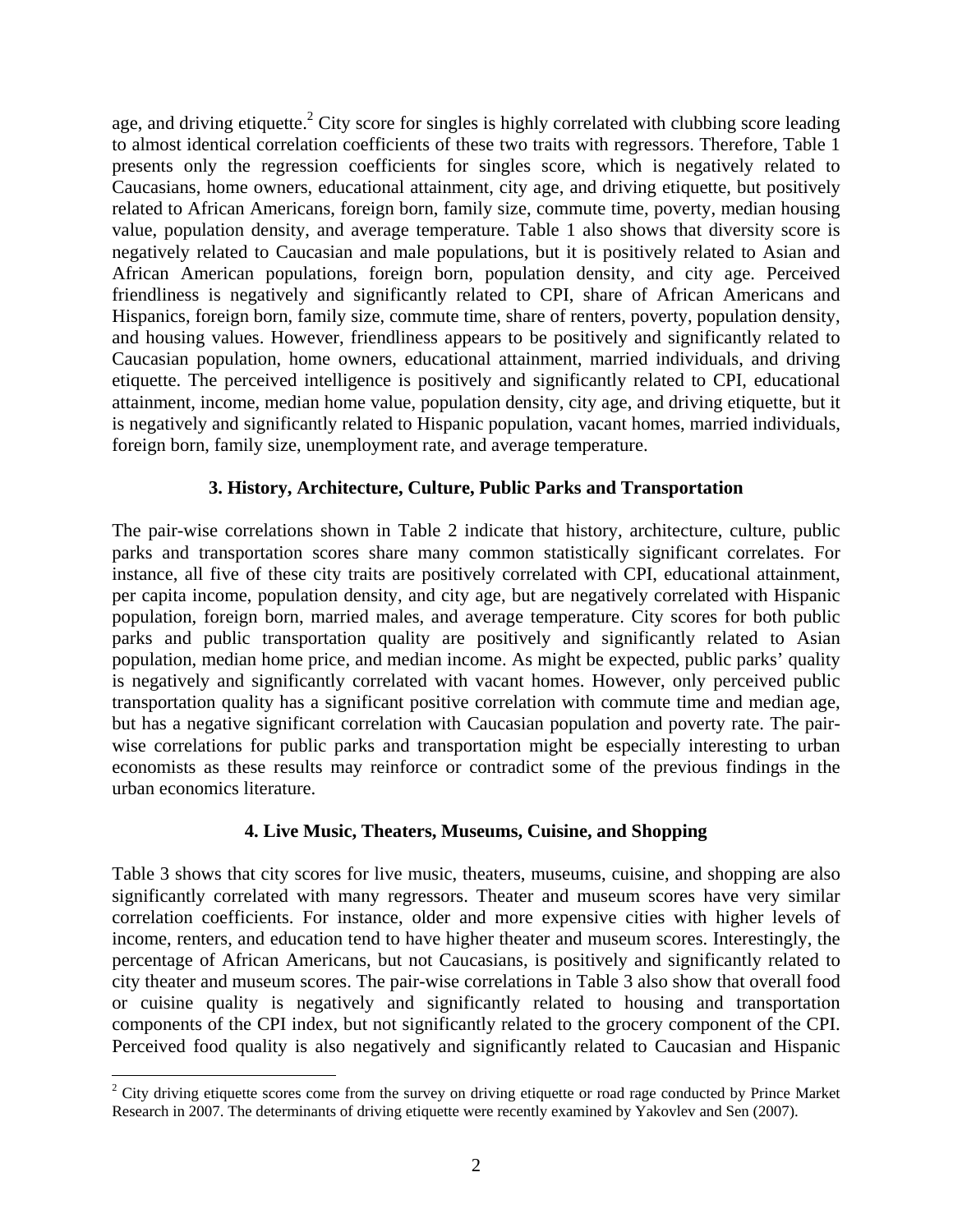population, home owners, foreign born and average temperature, but it is positively related to African American population, income, city age, and driving etiquette. Shopping score is positively and significantly related to CPI, median age, educational attainment, foreign born, family size, commute time, poverty, median home price, population density, and city age, but it is negatively and significantly related to Caucasian and male population, home owners, percentage of married males, average temperature, and driving etiquette.

#### **5. Cleanliness, Safety, and Getaway Trips**

Cleanliness and safety are positively and significantly related to home ownership rates, income, and educational attainment and negatively related to population density, unemployment, and family size (Table 4). Surprisingly, there is a positive and significant correlation between safety and male population even though males make up a higher proportion of incarcerated population than females. Various racial groups often display puzzling coefficients as well. For instance, Caucasians and Asians appear positively and significantly related to cleanliness and safety, while African Americans, Hispanics, and foreign born appear negatively and significantly related to these perceived city traits. As shown in Table 4, perceptions of cities as sophisticated and romantic getaways appear to be positively and significantly related to CPI, median age, Asian population, educational attainment, income, median home value, and city age, but are negatively and significantly correlated with family size and male population, among other variables. Interestingly, sophisticated getaway score is negatively and significantly related to Caucasian population, while romantic getaway score is negatively and significantly related to African American population. City rating as a family vacation is negatively and significantly related to Hispanic population, percentage of males, vacant homes, foreign born, family size, average temperature, and commute time, but positively and significantly related to Asian population, educational attainment, income, driving etiquette, and city age.

#### **6. Conclusion**

In this paper, we have identified numerous statistically significant relationships between perceived city attributes and various economic, demographic, and geographic factors. Despite small sample size and subjective nature of city scores, this study found more statistically significant correlations between survey responses and city census statistics than did a similar study on road rage determinants by Yakovlev and Sen (2007). While, some of these correlations are rather intuitive, others are not. For example, we find that older and more northern cities receive higher scores for history, architecture, culture, intelligence, quality of public parks and transportation, as might be expected. Cuisine score is positively related to ethnic diversity, while perceived intellectual environment is positively related to income and education. Safety, for instance, is positively and significantly related to home ownership rates, income, and educational attainment. Other correlations suggest that cities with more physically attractive people are not renowned for their historical, architectural, cultural, and intellectual environment. Yet, different demographic and racial groups often exhibit very diverse and rather intriguing correlation coefficients. For instance, the relative size of male population is positively related to safety, while the relative size of Caucasian population is negatively related to public transportation. However, caution is warranted in interpreting these results as they represent correlation rather than causation and may dramatically differ from individual experiences.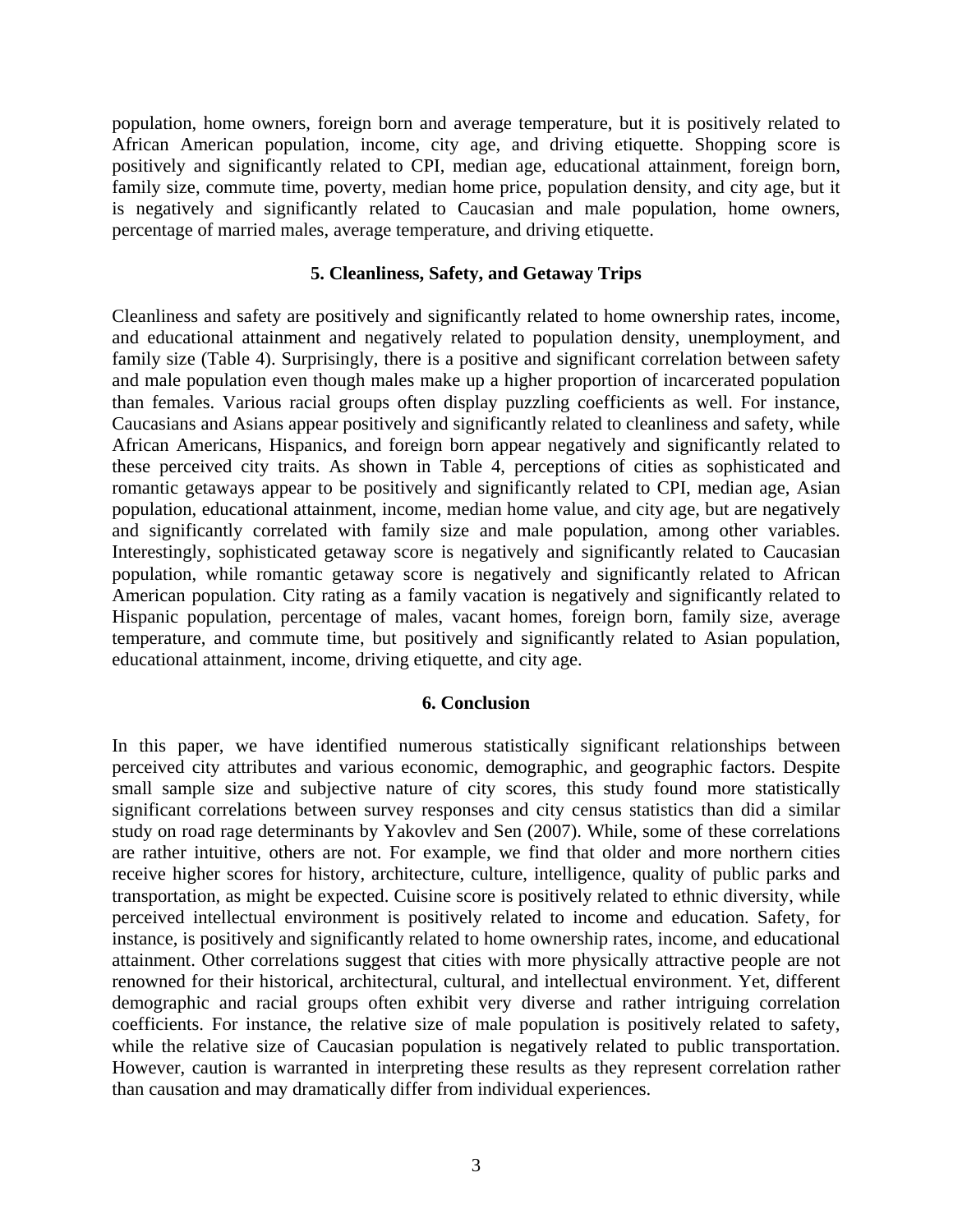## **Appendix**

## **TABLE 1 Pair-wise Correlations for City Scores on People's Attractiveness, Friendliness, Intelligence, Diversity, and Singles**

|                            | Attractiveness | Friendliness | Intelligence | Diversity  | <b>Singles</b> |
|----------------------------|----------------|--------------|--------------|------------|----------------|
| Attractiveness             | 1.0000         |              |              |            |                |
| Friendliness               | 0.1183         | 1.0000       |              |            |                |
| Intelligence               | 0.0580         | $0.2903*$    | 1.0000       |            |                |
| Diversity                  | 0.1220         | $-0.2435*$   | 0.1154       | 1.0000     |                |
| <b>Singles</b>             | $0.3648*$      | $-0.1389$    | $-0.0996$    | $0.3806*$  | 1.0000         |
| <b>Overall CPI</b>         | $0.2476*$      | $-0.4203*$   | $0.1777*$    | $0.5716*$  | $-0.0569$      |
| Grocery CPI                | 0.1497*        | $-0.2288*$   | $0.1434*$    | $0.4533*$  | $-0.1137$      |
| Housing CPI                | $0.2666*$      | $-0.4377*$   | 0.1034       | $0.5713*$  | $-0.0516$      |
| <b>Utilities CPI</b>       | $-0.0642$      | $-0.3536*$   | $0.2649*$    | $-0.0196$  | $0.1800*$      |
| <b>Transportation CPI</b>  | 0.1027         | $-0.0968$    | $-0.0457$    | 0.1359     | $-0.0849$      |
| <b>Healthcare CPI</b>      | $0.2927*$      | $-0.4780*$   | 0.3107*      | $0.3167*$  | 0.0354         |
| Males $(\%)$               | 0.2178*        | $-0.0178$    | 0.0089       | $-0.3126*$ | $-0.0869$      |
| Median age                 | 0.0611         | 0.1402       | 0.0188       | $0.4805*$  | $-0.0882$      |
| Caucasian (%)              | $0.1756*$      | $0.1926*$    | 0.0778       | $-0.5017*$ | $-0.2806*$     |
| African American (%)       | $-0.4347*$     | $-0.1496*$   | $-0.0599$    | $0.1579*$  | $0.2359*$      |
| Asian (%)                  | $0.3103*$      | 0.0965       | 0.1010       | $0.3657*$  | 0.0820         |
| Hispanic (%)               | $0.2285*$      | $-0.3504*$   | $-0.4453*$   | $-0.0003$  | $-0.0501$      |
| Home owners $(\% )$        | $-0.3465*$     | $0.5230*$    | $-0.0583$    | $-0.5002*$ | $-0.4417*$     |
| Renters (%)                | $0.3465*$      | $-0.5230*$   | 0.0583       | $0.5002*$  | $0.4417*$      |
| Vacant homes (%)           | $-0.2779*$     | $0.1622*$    | $-0.3235*$   | $0.2111*$  | 0.0977         |
| High school degree (%)     | 0.0093         | $0.6046*$    | $0.6188*$    | $-0.0942$  | $-0.2988*$     |
| Bachelor degree (%)        | $0.2490*$      | $0.3354*$    | $0.7614*$    | 0.1000     | $-0.2020*$     |
| Foreign born (%)           | $0.5440*$      | $-0.6036*$   | $-0.2507*$   | 0.3187*    | $0.3762*$      |
| Average family size (%)    | $-0.2147*$     | $-0.3182*$   | $-0.4745*$   | $0.2104*$  | $0.3415*$      |
| Married males (%)          | $0.3307*$      | $0.2491*$    | $-0.3315*$   | $-0.1840*$ | $-0.0529$      |
| Average commute time       | $-0.1016$      | $-0.6938*$   | $-0.0042$    | $0.4472*$  | $0.4974*$      |
| Median income              | $0.2307*$      | 0.0636       | $0.4135*$    | $0.1946*$  | $-0.0411$      |
| Individuals in poverty (%) | $-0.1371$      | $-0.2473*$   | $-0.1383$    | $-0.0415$  | 0.2339*        |
| Median home price          | $0.4580*$      | $-0.3344*$   | $0.1796*$    | $0.5067*$  | $0.1759*$      |
| Unemployment rate (%)      | $-0.3847*$     | $-0.0802$    | $-0.1476*$   | $0.2301*$  | 0.1235         |
| Population density         | 0.0863         | $-0.6040*$   | 0.2399*      | $0.5778*$  | $0.3741*$      |
| City age                   | $-0.1543*$     | 0.0098       | $0.3369*$    | $0.2746*$  | $-0.2743*$     |
| Annual average temperature | $0.1781*$      | $-0.0789$    | $-0.7230*$   | 0.0702     | $0.2132*$      |
| Driving etiquette          | $-0.2840*$     | $0.8055*$    | $0.3495*$    | $-0.4849*$ | $-0.5606*$     |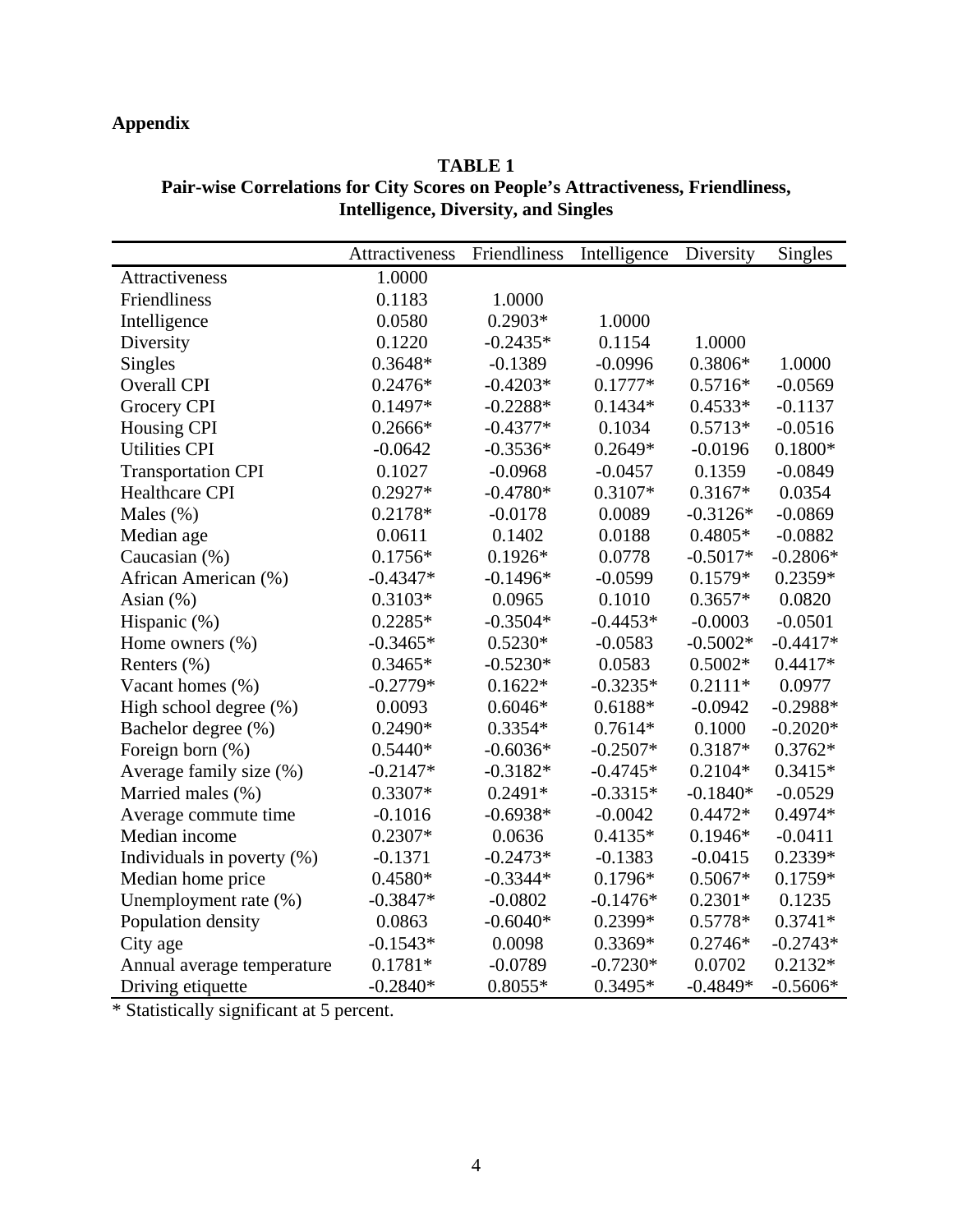|                               | History    | Architecture | Culture    | Parks      | Transportation |
|-------------------------------|------------|--------------|------------|------------|----------------|
| History                       | 1.0000     |              |            |            |                |
| Architecture                  | 0.7815*    | 1.0000       |            |            |                |
| Culture                       | $0.8155*$  | $0.8753*$    | 1.0000     |            |                |
| Parks                         | $0.5633*$  | 0.3944*      | $0.6560*$  | 1.0000     |                |
| Transportation                | $0.5083*$  | $0.6146*$    | $0.6503*$  | $0.6777*$  | 1.0000         |
| <b>Overall CPI</b>            | $0.2004*$  | 0.2409*      | $0.3223*$  | 0.2179*    | $0.2515*$      |
| Grocery CPI                   | $0.2760*$  | $0.2710*$    | 0.3496*    | $0.2100*$  | $0.2494*$      |
| <b>Housing CPI</b>            | $0.1569*$  | $0.2101*$    | $0.2584*$  | $0.1456*$  | $0.1735*$      |
| <b>Utilities CPI</b>          | $-0.0717$  | 0.0818       | $0.2456*$  | $0.1426*$  | $0.3564*$      |
| <b>Transportation CPI</b>     | 0.0812     | $-0.0170$    | $-0.0362$  | 0.0179     | 0.0847         |
| <b>Healthcare CPI</b>         | $0.1635*$  | 0.3383*      | 0.3839*    | 0.2108*    | $0.2420*$      |
| Males $(\%)$                  | $-0.5275*$ | $-0.5647*$   | $-0.4400*$ | $-0.1555*$ | $-0.3161*$     |
| Median age                    | $0.2237*$  | 0.2887*      | $0.1584*$  | 0.1064     | $0.2264*$      |
| Caucasian (%)                 | $-0.4127*$ | $-0.2994*$   | $-0.3191*$ | $-0.0774$  | $-0.2088*$     |
| African American (%)          | 0.3618*    | $0.3767*$    | $0.3254*$  | $-0.0258$  | 0.1004         |
| Asian $(\%)$                  | 0.1187     | $-0.0235$    | 0.0292     | $0.2468*$  | $0.2916*$      |
| Hispanic (%)                  | $-0.3701*$ | $-0.2720*$   | $-0.3700*$ | $-0.4150*$ | $-0.5143*$     |
| Home owners $(\% )$           | 0.0031     | $-0.0948$    | $-0.1867*$ | $-0.1193$  | $-0.0750$      |
| Renters (%)                   | $-0.0031$  | 0.0948       | $0.1867*$  | 0.1193     | 0.0750         |
| Vacant homes (%)              | $0.2300*$  | $0.2253*$    | 0.0243     | $-0.2142*$ | $-0.1191$      |
| High school degree (%)        | $0.2853*$  | $0.1740*$    | $0.2515*$  | $0.5294*$  | $0.4933*$      |
| Bachelor degree (%)           | 0.3700*    | $0.2631*$    | $0.4359*$  | $0.6535*$  | $0.3925*$      |
| Foreign born (%)              | $-0.3992*$ | $-0.1969*$   | $-0.2080*$ | $-0.1940*$ | $-0.2020*$     |
| Average family size (%)       | $-0.0365$  | $-0.0757$    | $-0.0843$  | $-0.3522*$ | $-0.3116*$     |
| Married males (%)             | $-0.3349*$ | $-0.2682*$   | $-0.4343*$ | $-0.3024*$ | $-0.1686*$     |
| Average commute time          | 0.0697     | $0.3011*$    | $0.3657*$  | $-0.0134$  | $0.2574*$      |
| Median income                 | 0.0516     | 0.0805       | 0.1323     | $0.2526*$  | $0.3650*$      |
| Income/capita                 | $0.2476*$  | $0.2508*$    | $0.3387*$  | 0.3958*    | $0.4134*$      |
| Individuals in poverty $(\%)$ | 0.1323     | 0.1092       | $0.1719*$  | $-0.0005$  | $-0.1938*$     |
| Median home price             | 0.0345     | 0.1266       | $0.1923*$  | 0.1985*    | $0.2208*$      |
| Unemployment rate (%)         | 0.0805     | 0.2807*      | 0.2387*    | $-0.0262$  | $0.1641*$      |
| Population density            | 0.2306*    | $0.4462*$    | $0.5421*$  | $0.2137*$  | $0.4261*$      |
| City age                      | $0.7791*$  | $0.6868*$    | 0.7449*    | 0.3417*    | $0.3436*$      |
| Annual average temperature    | $-0.3685*$ | $-0.5016*$   | $-0.7183*$ | $-0.5345*$ | $-0.4700*$     |
| Driving etiquette             | $-0.1771$  | $-0.3173*$   | $-0.1291$  | $0.3211*$  | $0.1934*$      |

**TABLE 2 Pair-wise Correlations for City Scores on History, Architecture, Culture, Parks, and Transportation**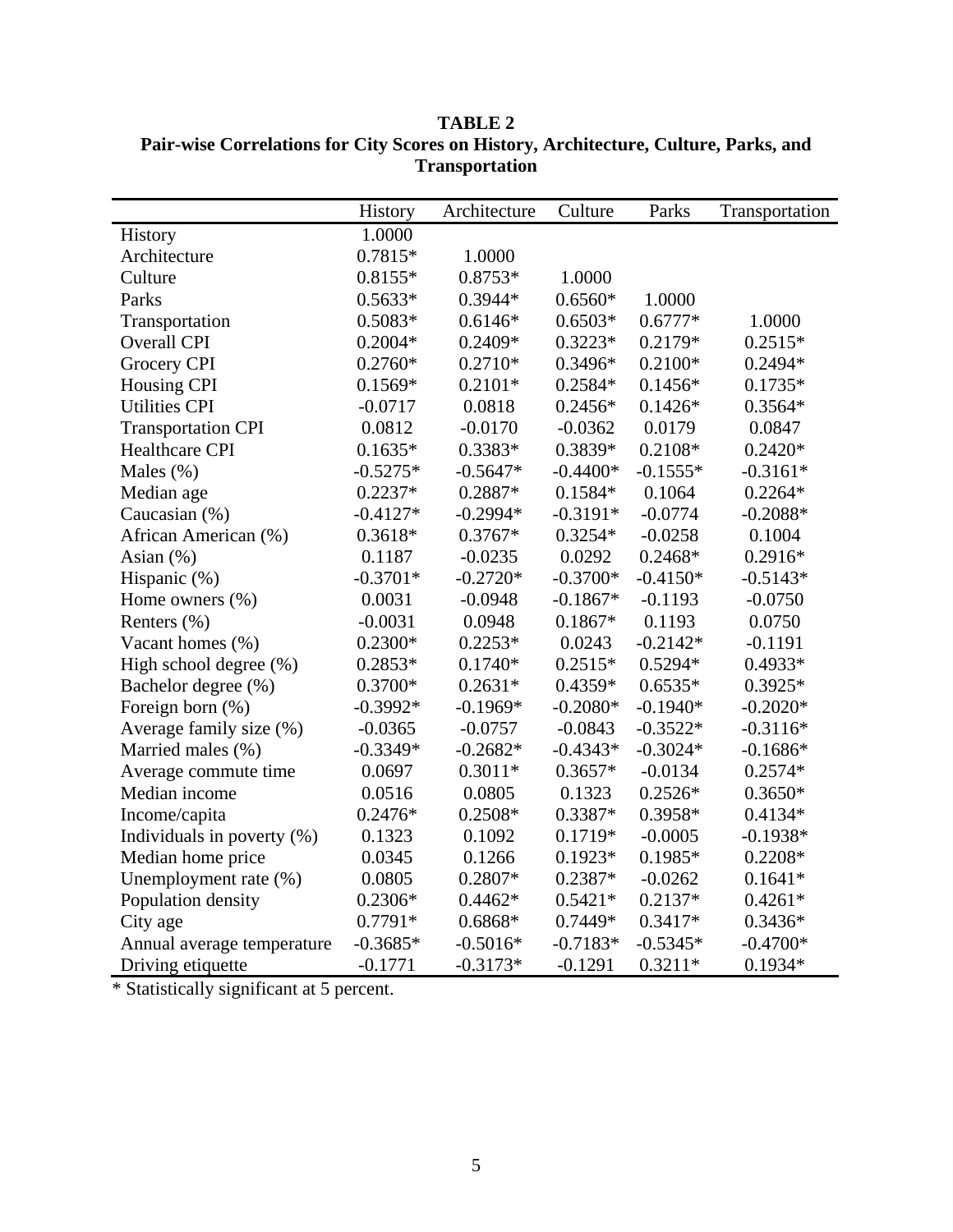|                               | Live music | Theaters   | Museums    | Food/Cuisine | Shopping   |
|-------------------------------|------------|------------|------------|--------------|------------|
| Live music                    | 1.0000     |            |            |              |            |
| <b>Theaters</b>               | $0.2743*$  | 1.0000     |            |              |            |
| <b>Museums</b>                | $-0.0016$  | 0.7709*    | 1.0000     |              |            |
| Food/Cuisine                  | $0.6561*$  | $0.4801*$  | $0.4434*$  | 1.0000       |            |
| Shopping                      | 0.3286*    | $0.5284*$  | $0.5676*$  | $0.5944*$    | 1.0000     |
| <b>Overall CPI</b>            | $-0.0765$  | $0.2782*$  | $0.3721*$  | $-0.1297$    | $0.3286*$  |
| Grocery CPI                   | $-0.0169$  | $0.2162*$  | $0.3691*$  | $-0.0011$    | $0.4508*$  |
| <b>Housing CPI</b>            | $-0.0999$  | $0.2191*$  | $0.3156*$  | $-0.1893*$   | 0.2884*    |
| <b>Utilities CPI</b>          | $0.1576*$  | $0.5444*$  | $0.2950*$  | 0.0673       | 0.0427     |
| <b>Transportation CPI</b>     | $-0.0792$  | $-0.1570*$ | $-0.0019$  | $-0.3448*$   | $-0.0760$  |
| Healthcare CPI                | $-0.0377$  | $0.4173*$  | $0.3771*$  | $-0.0740$    | $0.3855*$  |
| Males $(\%)$                  | $-0.1563*$ | $-0.1934*$ | $-0.3791*$ | $-0.2877*$   | $-0.2774*$ |
| Median age                    | 0.0925     | $-0.1114$  | 0.0902     | $-0.0511$    | $0.1926*$  |
| Caucasian (%)                 | $-0.2142*$ | $-0.1367$  | $-0.3218*$ | $-0.2466*$   | $-0.1725*$ |
| African American (%)          | $0.1521*$  | $0.1780*$  | $0.3185*$  | $0.2531*$    | 0.1106     |
| Asian $(\%)$                  | 0.1103     | $-0.0447$  | $-0.0154$  | $-0.0289$    | 0.0259     |
| Hispanic (%)                  | $-0.1885*$ | $-0.3061*$ | $-0.3017*$ | $-0.2531*$   | $-0.0271$  |
| Home owners $(\% )$           | $-0.2589*$ | $-0.2498*$ | $-0.1732*$ | $-0.1731*$   | $-0.4066*$ |
| Renters $(\% )$               | 0.2589*    | 0.2498*    | $0.1732*$  | $0.1731*$    | $0.4066*$  |
| Vacant homes (%)              | 0.1010     | $-0.2815*$ | $-0.0295$  | $0.1653*$    | 0.1143     |
| High school degree (%)        | $-0.0478$  | $0.1803*$  | $0.1814*$  | 0.0499       | $-0.0892$  |
| Bachelor degree (%)           | $-0.0764$  | 0.2896*    | $0.3933*$  | 0.0752       | $0.1937*$  |
| Foreign born (%)              | 0.1498*    | 0.0034     | $-0.1885*$ | $-0.1618*$   | $0.2131*$  |
| Average family size (%)       | $0.1679*$  | $-0.1285$  | $-0.0330$  | $0.2385*$    | $0.1793*$  |
| Married males (%)             | 0.0255     | $-0.3285*$ | $-0.4719*$ | $-0.2387*$   | $-0.1569*$ |
| Average commute time          | $0.3054*$  | $0.5693*$  | 0.3929*    | $0.3261*$    | 0.4078*    |
| Median income                 | $-0.0338$  | $0.2283*$  | 0.1199     | $-0.1062$    | $-0.0011$  |
| Income/capita                 | $-0.0893$  | $0.3083*$  | 0.3129*    | $-0.0652$    | 0.1038     |
| Individuals in poverty $(\%)$ | 0.0805     | 0.1019     | $0.1959*$  | $0.2637*$    | $0.1974*$  |
| Median home price             | 0.0817     | 0.2594*    | $0.2005*$  | $-0.0832$    | $0.3442*$  |
| Unemployment rate (%)         | $0.1425*$  | $0.2528*$  | $0.3157*$  | $0.3263*$    | 0.1287     |
| Population density            | $0.2658*$  | $0.6685*$  | $0.5341*$  | $0.3106*$    | $0.5476*$  |
| City age                      | $-0.0450$  | $0.3976*$  | $0.7008*$  | $0.3144*$    | 0.5884*    |
| Annual average temperature    | 0.0462     | $-0.8005*$ | $-0.7654*$ | $-0.2957*$   | $-0.3689*$ |
| Driving etiquette             | $-0.2581*$ | $-0.0471$  | $-0.1215$  | 0.1609       | $-0.3718*$ |

**TABLE 3 Pair-wise Correlations for City Scores on Live Music, Theater, Museums, Food Quality, and Shopping**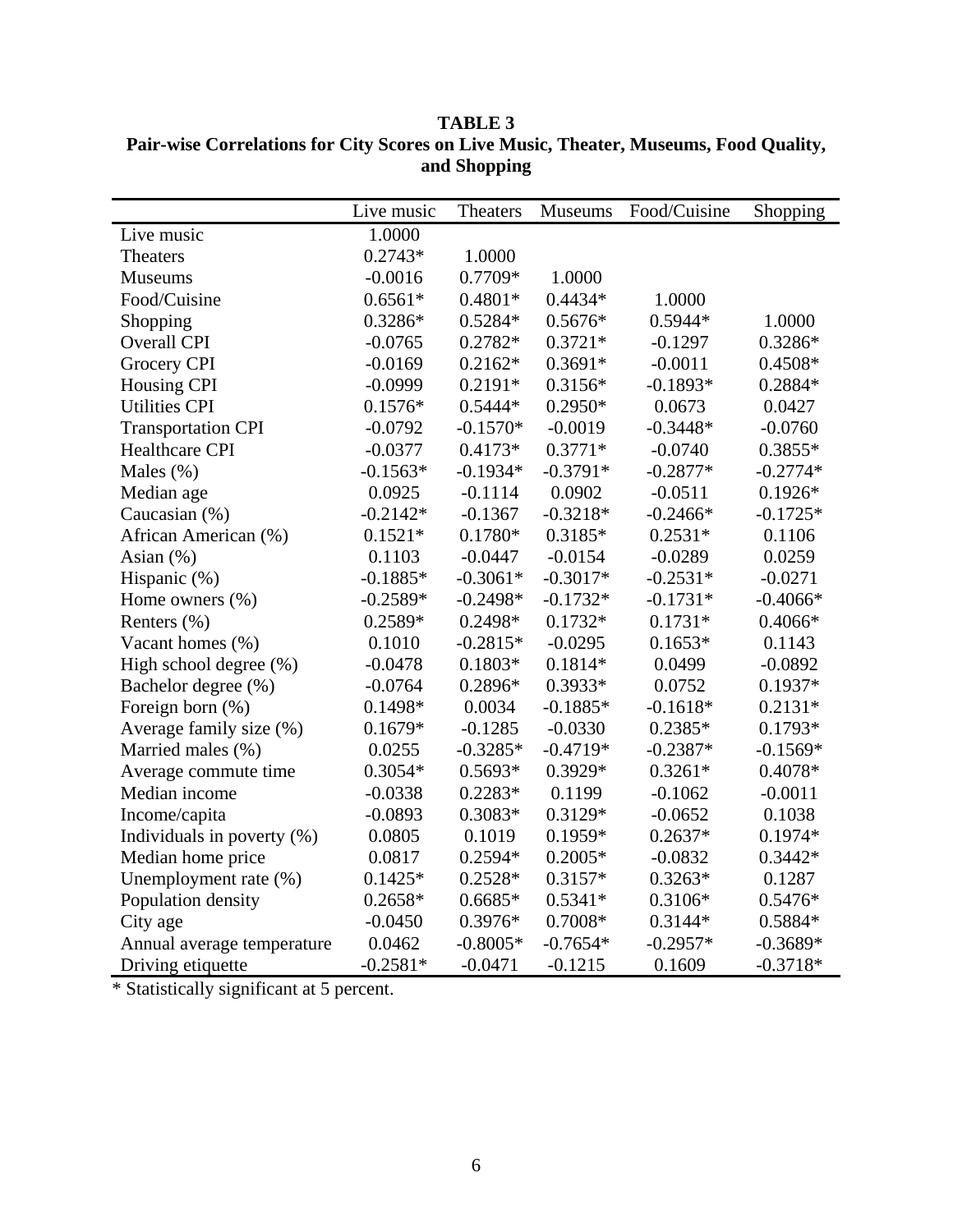|                            | Cleanliness | Safety     | Sophisticated | Romantic   | Family     |
|----------------------------|-------------|------------|---------------|------------|------------|
|                            |             |            | getaway       | getaway    | vacation   |
| Cleanliness                | 1.0000      |            |               |            |            |
| Safety                     | 0.9068*     | 1.0000     |               |            |            |
| Sophisticated getaway      | 0.0211      | 0.0845     | 1.0000        |            |            |
| Romantic getaway           | $0.2068*$   | $0.4290*$  | $0.5958*$     | 1.0000     |            |
| Family vacation            | 0.5998*     | $0.5280*$  | $0.1979*$     | $0.1761*$  | 1.0000     |
| <b>Overall CPI</b>         | $-0.1517*$  | $-0.0387$  | 0.5906*       | 0.3429*    | $0.1585*$  |
| Grocery CPI                | $-0.1664*$  | 0.0142     | $0.5683*$     | $0.4200*$  | 0.0758     |
| <b>Housing CPI</b>         | $-0.1808*$  | $-0.0810$  | $0.5371*$     | $0.3226*$  | 0.1309     |
| <b>Utilities CPI</b>       | $-0.0231$   | $-0.0733$  | $0.2332*$     | $-0.2968*$ | $-0.0023$  |
| <b>Transportation CPI</b>  | 0.0397      | 0.0068     | $0.1869*$     | 0.1098     | 0.1306     |
| <b>Healthcare CPI</b>      | $-0.0756$   | 0.0090     | $0.6379*$     | $0.3110*$  | $-0.0486$  |
| Males $(\%)$               | $0.2851*$   | $0.2637*$  | $-0.3038*$    | $-0.1776*$ | $-0.2959*$ |
| Median age                 | $-0.1521*$  | $-0.0419$  | $0.3737*$     | $0.5404*$  | $-0.1037$  |
| Caucasian (%)              | $0.4534*$   | $0.4926*$  | $-0.2169*$    | 0.1211     | $-0.0859$  |
| African American (%)       | $-0.4578*$  | $-0.6399*$ | 0.0234        | $-0.3856*$ | $-0.0649$  |
| Asian $(\%)$               | 0.0883      | $0.2087*$  | $0.3287*$     | $0.4283*$  | $0.2429*$  |
| Hispanic (%)               | $-0.1510*$  | $-0.0998$  | $-0.2595*$    | $-0.0341$  | $-0.3044*$ |
| Home owners $(\% )$        | $0.3640*$   | $0.3592*$  | $-0.3407*$    | 0.0192     | 0.0055     |
| Renters $(\% )$            | $-0.3640*$  | $-0.3592*$ | $0.3407*$     | $-0.0192$  | $-0.0055$  |
| Vacant homes (%)           | $-0.4450*$  | $-0.4987*$ | $-0.0440$     | 0.0496     | $-0.2712*$ |
| High school degree (%)     | $0.6308*$   | $0.6784*$  | $0.2494*$     | $0.3614*$  | $0.5254*$  |
| Bachelor degree (%)        | $0.4912*$   | $0.4764*$  | $0.4547*$     | $0.2556*$  | $0.4298*$  |
| Foreign born (%)           | $-0.2886*$  | $-0.2330*$ | $0.1750*$     | 0.0989     | $-0.2848*$ |
| Average family size (%)    | $-0.6897*$  | $-0.7514*$ | $-0.1763*$    | $-0.3019*$ | $-0.3984*$ |
| Married males (%)          | $0.1913*$   | $0.4296*$  | $-0.2060*$    | $0.4005*$  | $-0.1310$  |
| Average commute time       | $-0.5677*$  | $-0.5860*$ | $0.3755*$     | $-0.1878*$ | $-0.2095*$ |
| Median income              | $0.3061*$   | $0.3747*$  | 0.3927*       | 0.3459*    | $0.2209*$  |
| Individuals in poverty (%) | $-0.3671*$  | $-0.5361*$ | $-0.0933$     | $-0.4533*$ | $-0.1382$  |
| Median home price          | $-0.1124$   | $-0.0194$  | $0.5625*$     | $0.3755*$  | 0.1078     |
| Unemployment rate (%)      | $-0.3699*$  | $-0.4169*$ | 0.0921        | $-0.0762$  | 0.0024     |
| Population density         | $-0.4184*$  | $-0.3337*$ | $0.6176*$     | 0.0955     | $-0.1034$  |
| City age                   | $-0.1644*$  | 0.0648     | $0.5107*$     | 0.3392*    | $0.1930*$  |
| Annual average temperature | $-0.2581*$  | $-0.2288*$ | $-0.4766*$    | 0.0454     | $-0.2066*$ |
| Driving etiquette          | $0.6336*$   | $0.6104*$  | $-0.2884*$    | $-0.0293$  | $0.3254*$  |

**TABLE 4 Pair-wise Correlations for City Scores on Cleanliness, Safety, Sophisticated Getaway, Romantic Getaway, and Family Vacations**